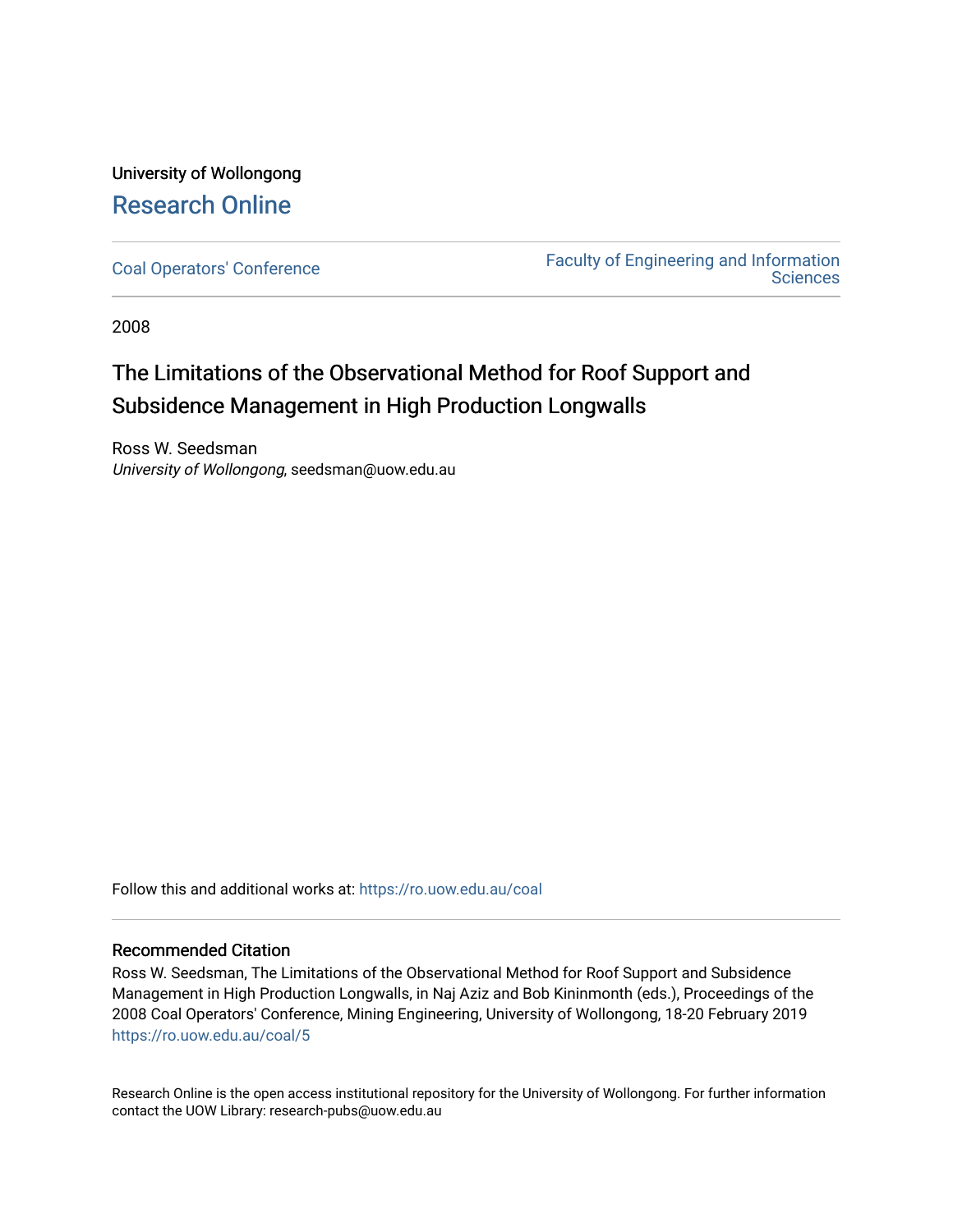# **THE LIMITATIONS OF THE OBSERVATIONAL METHOD AND MONITORING PROGRAMS FOR HIGH PRODUCTION LONGWALLS AND AN ALTERNATIVE FRAMEWORK**

### **Ross Seedsman**<sup>1</sup>

*ABSTRACT:* Monitoring is an essential component of the observational method but it is not a substitute for geotechnical design. Roof extensometry is used extensively for managing ground control. It provides an additional and essential level of control for the management of safety but it should not be relied on to provide the necessary warning of interruptions to longwall extraction. Longwall extraction does not have the flexibility to allow for the modifications that are an essential part of the observational method. A more conservative initial design for ground control is required. A logical framework for such design is presented.

#### **INTRODUCTION**

Like other branches of engineering, the design objectives in underground mining are structures that are safe, serviceable and affordable. The serviceability criterion applies to the underground roadways themselves as well as to the overall stability of the mine and in recent times to the surface. For mining, the affordability criterion differs substantially from civil engineering in that the economic wealth is produced during the works and not subsequently during the use of the infrastructure. Whilst this introduces some flexibility in terms of the precise location of the excavations during development, it does add requirements with respect to continuity of extraction. This need for regular planned production of coal is even greater for the new generations of longwalls that require coal flows in excess of 500 000 tonnes/month.

Rock and coal are complex materials. There is a large degree of uncertainty related to the ability to adequate characterise them in rationally designed engineering geology studies. Furthermore, their behaviour may be controlled by their high compressive strength or, perversely, their lack of tensile strength and very low strength shear strength along joints and bedding. The science of rock mechanics has evolved to study these materials, and finds application in both the civil and mining sectors. The practice of rock engineering deals with the uncertainties presented by the geology of rock and coal and requires a number of different strategies in the design and implementation process.

#### **THE OBSERVATIONAL METHOD**

The highly variable nature of rock and coal masses makes prediction of ground conditions at specific locations impossible. The observational method (Peck, 1969) recognises this. The observational method in ground engineering is "a continuous, managed and integrated process of design, construction control, monitoring and review that enables previously defined modifications to be incorporated during or after construction as appropriate." The objective of the observational method is to achieve greater overall economy without compromising safety. It also gives flexibility in the management of contracts. Because of this flexibility, it is often considered to be ideal for mining. In this definition it can be seen that monitoring is just one component.

Key components of the method are:

- It requires prior assessment of the range of likely ground conditions and excavation/support strategies so that the most probable can be chosen for construction
- The construction methodology must be demonstrably robust so that the flexibility is available
- The responses to monitoring are previously defined
- The responses can be implemented in a timely manner.

There are several problems in applying the observational method to longwall mining. Firstly there is no history or tradition in assessing a range of conditions, in fact the effort has been in determining the minimum support. The level of analyses that have been applied is poor and only applied to one presumed geological condition. While the flexibility to respond to monitoring may be present in development mining, it is not present in longwall production which, to sustain the necessary production rates, requires face retreats of 20 m – 30 m/day.

 $\overline{a}$ 

<sup>&</sup>lt;sup>1</sup> Honary Visiting Fellow - University Of Wollongong, Director- Seedsman Geotechnics Pty Ltd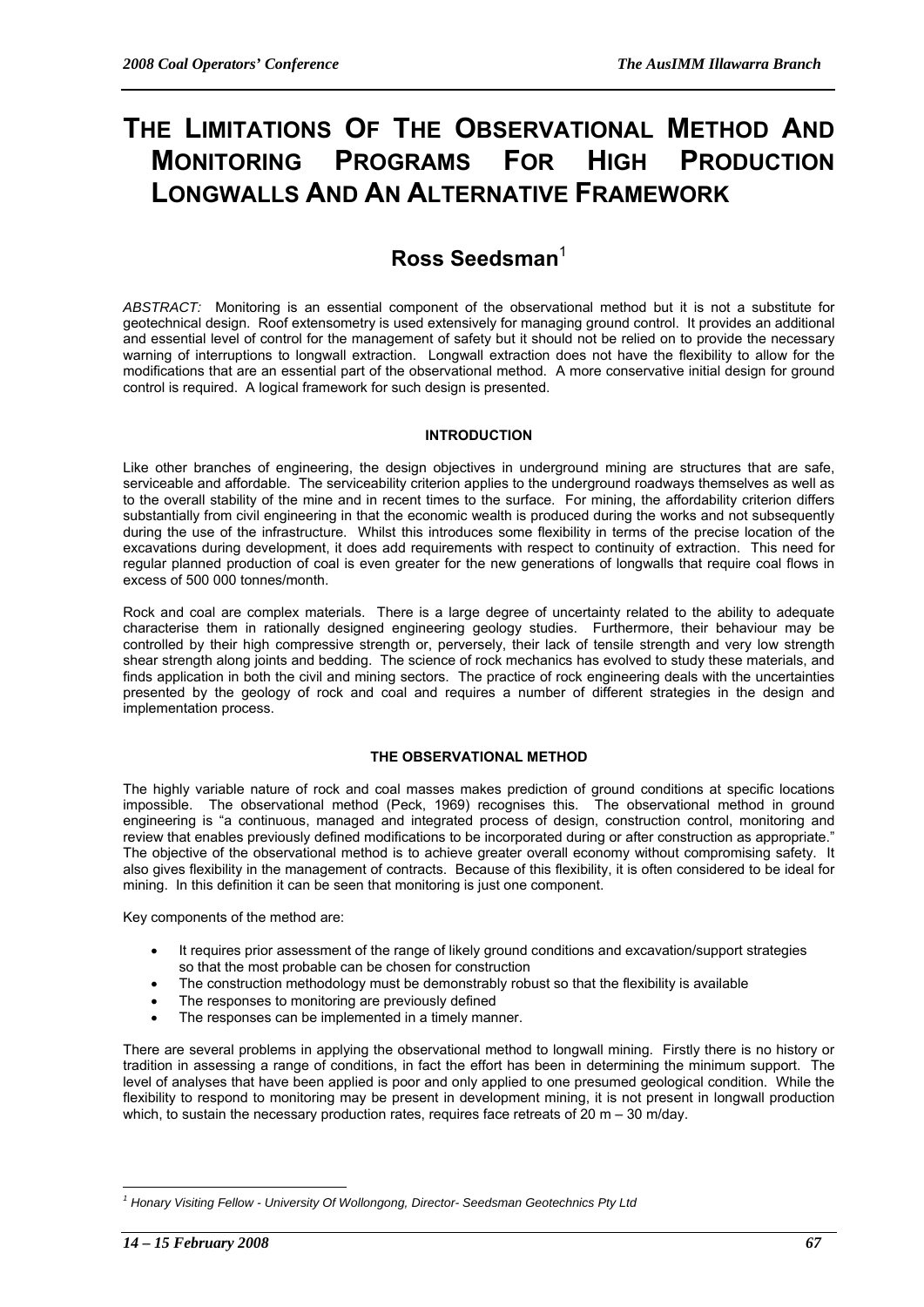The observational method, and its component of monitoring is not a substitute for geotechnical design. In fact, it obliges a greater level of design effort than currently conducted so that the range of geological uncertainty can be anticipated and managed.

#### **DESIGN IN ROCK MECHANICS AND THE STRATA MANAGEMENT PLAN**

In the face of geological uncertainties, rock mechanics design protocols have evolved Bieniawski (1993). Figure 1 shows a design wheel where steps 3- 9 cover the technical aspects of excavation design (see later). Steps 10 onwards are well covered in the strata management plan process that is now part of coal mining in Australia. Most of the steps in Figure 1 can be found in recent mining regulations.



**Figure 12 - A rock mechanics design methodology** 

Monitoring of roof movements is just one part of the whole design process. Monitoring has no value unless thresholds are set. Over the last two decades, thresholds for roof movement in roadways have been proposed and empirically validated. The monitoring results, combined with higher levels of knowledge at the face supervisory level and intrinsically safer method of work have improved workplace safety. In some cases monitoring does not give adequate time to allow a response and in other cases if poorly interpreted can lead to massive oversupport.

Currently site strata management teams (SMT) tend to operate in isolation of the overall excavation design process and there is insufficient feed-back to allow improved design. Figure 2 presents a way in which the strata management at the site can be better implemented into the longwall planning process by creating feedback links to the overall longwall process.

#### **MONITORING**

Monitoring assists in managing a safe work place. In the absence of detailed consideration of a range of geological conditions, there is a possibility that the interpretation of thresholds is inappropriate, leading to too many false positives, or even false negatives. In addition to magnitudes of movement, movement rates are being used to guide management decisions regarding secondary support. The longwall acceleration position is defined as when the roof movement in a maingate first exceeds 10mm/week (Thomas and Wagner, 2006). Plots of longwall acceleration positions against depth show a distribution that is remarkably well bounded by the Peng and Chiang (1984) relationship for vertical stress abutments.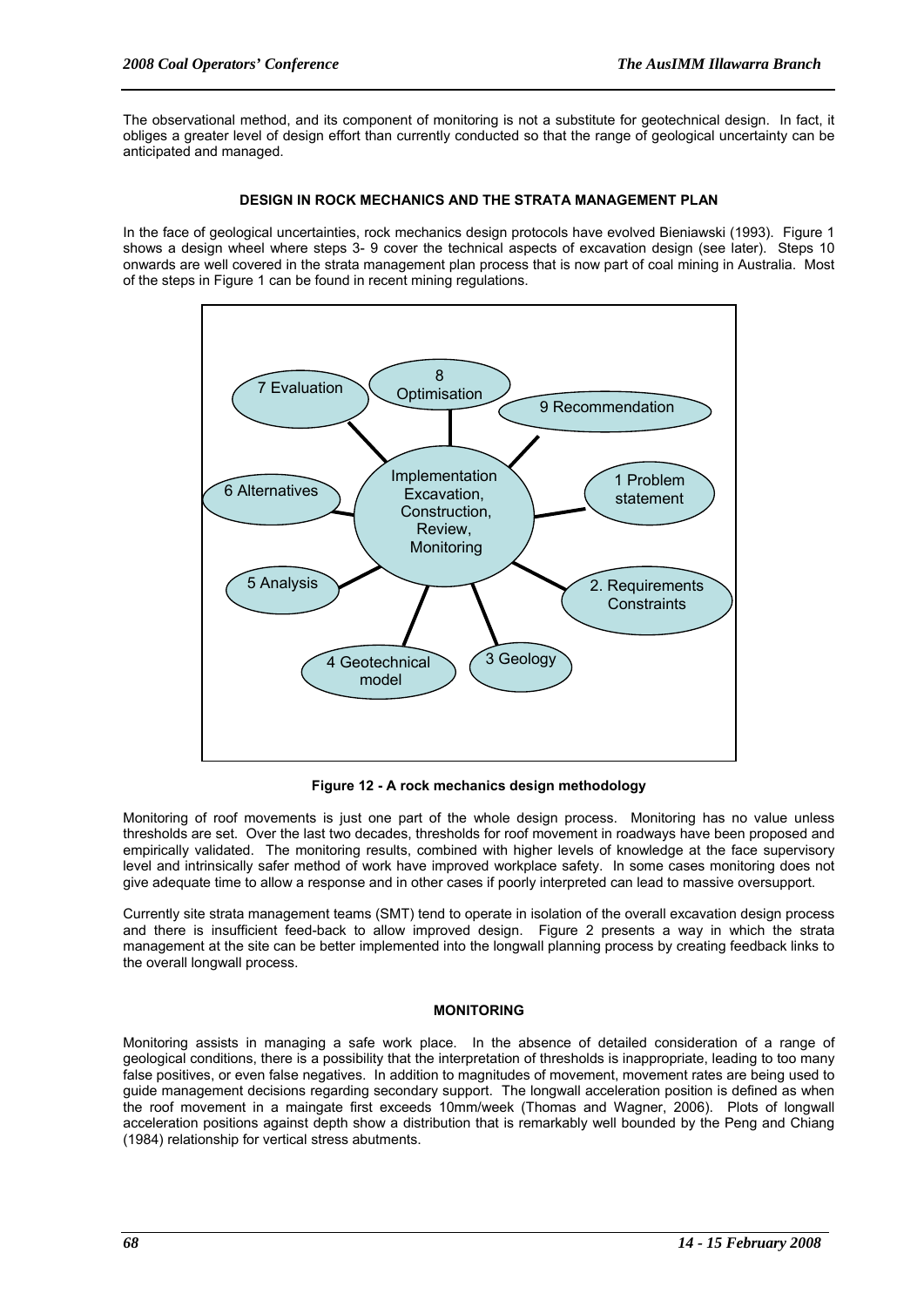

**Figure 2 - A model for the integration of geological and geotechnical programs into longwall design, planning, and operations (diamonds – SMT, ovals – geotechnical designer)** 

The presumption is that movements continue to accelerate at a manageable rate once this 10mm/m threshold is exceeded and that there is still time to install secondary support. While accelerating movements are typically of a roof exposed to increasing deviatoric stress (as the rock fails and the supports yield), rapidly accelerating and stickslip movements can develop in a low stress environment. Consideration of Figure 3 indicates that stick slip movements may also produce movements in excess of 10mm/week and cannot be resolved unless monitoring is conducted at closely spaced intervals. A better understanding of roof deformation mechanism could lead to more appropriate responses.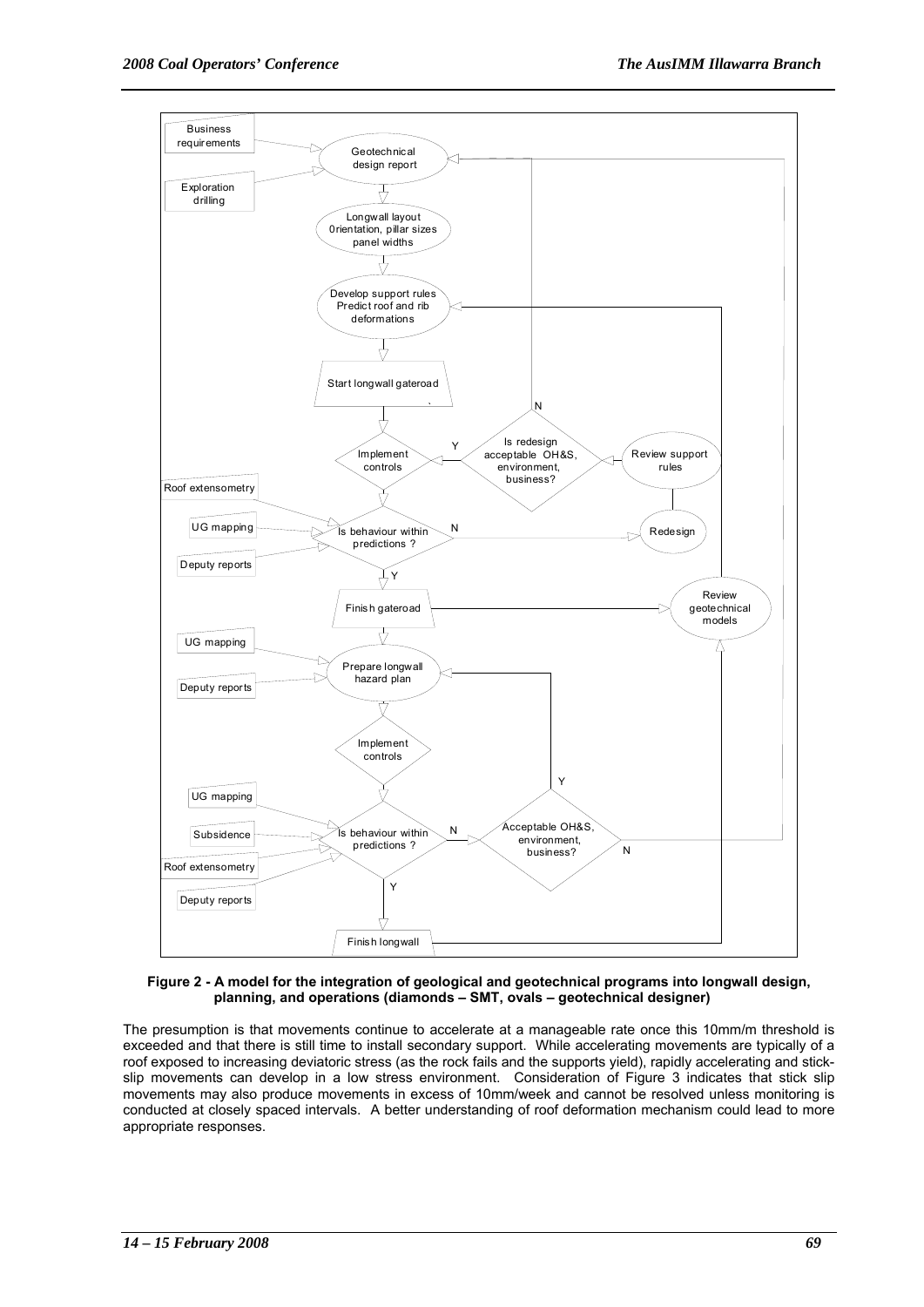

**Figure 3 - Different patterns of roof movement** 

#### **GEOTECHNICAL ANALYSES**

The essential difference in design in rock mechanics lies in steps 4 and 5. There is a need to reduce the complex geology to something tractable and then to deduce likely behaviour. Rock mechanics design requires both inductive and deductive reasoning, together with heuristics and engineering judgement. The predictins will not be perfect which is why steps 10 onwards (Figure 1) and SMTs exist.

The complexity in rock mechanics comes from the need to identify the presence and interaction of discontinuities. Figure 4 recognises five different approaches to the formulation of the geotechnical model and the subsequent analyses. All have strengths and weaknesses, and that is why the recommendation is always to use at least two.

The five approaches are:

- Precedent/practice if there is confidence that the geology and stresses are the same, continued use of a successful support regime is a legitimate strategy.
- Rock mass classification numerical values are assigned to parameters considered likely to influence behaviour, these are combined into a rating and this is used to access a database of behaviour.
- Continuum numerical codes a rating system is used to reduce laboratory scale continuum properties to values for a large-scale mass that behaves as apparent continuum with reduced strength and
- deformation properties. Analyses can be done in programs such as FLAC or Phase2, with calibration to mine behaviour. • "Limit equilibrium" – Based on observations of failure and collapse, failure geometries are
- proposed and an analysis conducted for an equilibrium of driving and restraining forces at the stability/failure limit. The mathematics involved is often relatively simple. Validation to previous mining outcomes is required.
- Blocky numerical codes maintain the complex discontinuity geometry and analyse behaviour of blocks without presuming the failure mode using codes such as UDEC and 3DEC.

Precedent/practice and classification schemes work well in rock masses and circumstance for which they were originally developed, for example within one mine or a set of closely related mines. However, Brady and Brown (2004) caution…."Although the use of this approach is superficially attractive, it has a number of serious shortcomings and must be used only with extreme care. The classification scheme approach does not always fully evaluate important aspects of the problem, so that if blindly applied without any supporting analysis of the mechanics of the problem, it can lead to disastrous results."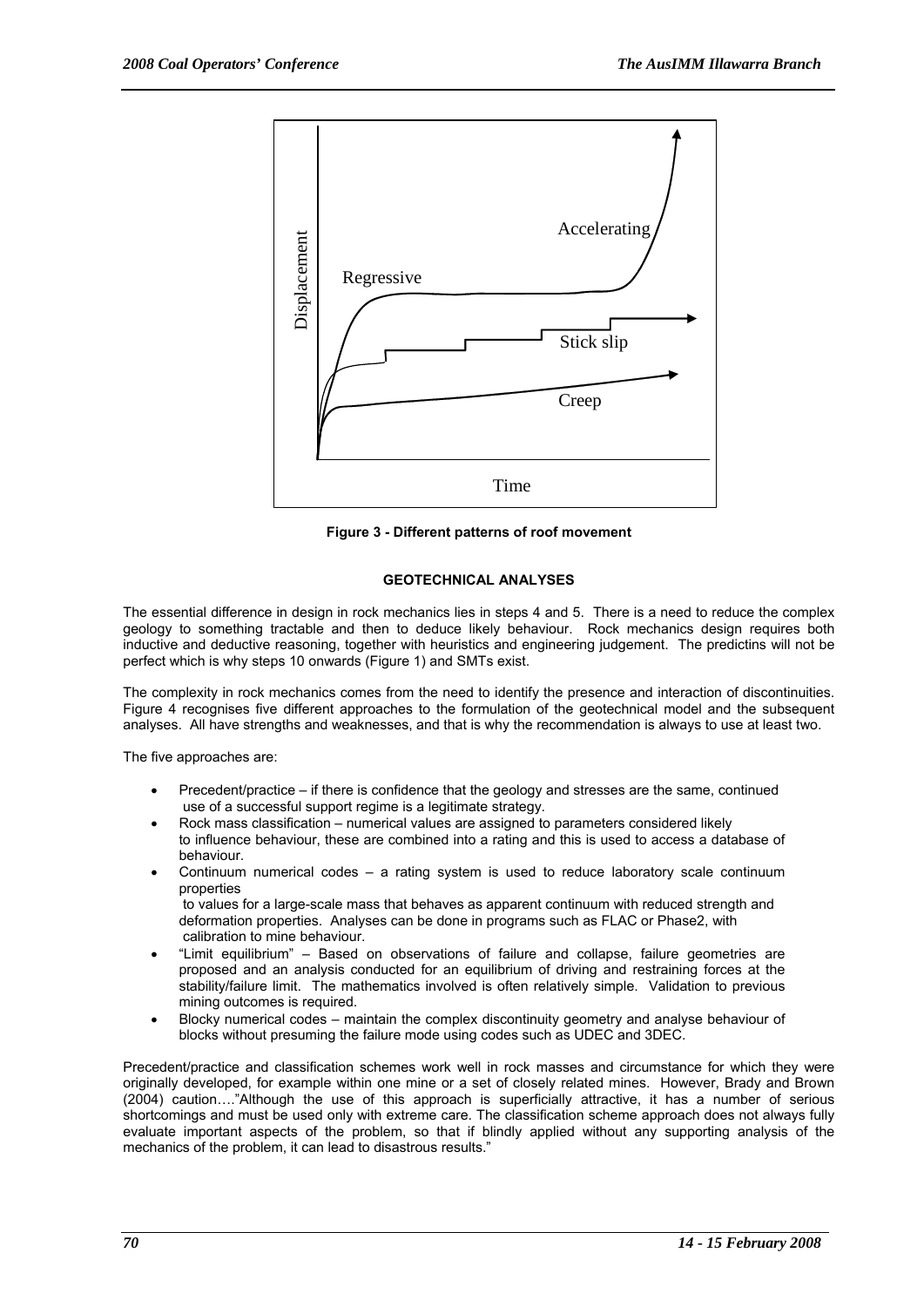

**Figure 4 - Cartoon showing 5 different approaches to design in rock mechanics** 

Continuum numerical codes are readily available and have been used extensively in the last decade. They should be used with care at roadway scale as roof behaviour may be dominated by one or two discontinuities. Continuum codes are excellent for determining the stresses around excavations, the problem is the input of failure parameters, in particular the common assumption that the tensile strength of a rock mass is about 1/10 of the compressive strength and not the conventionally accepted assumption that the tensile strength is zero (due to presence of discontinuities). Blocky numerical codes are still computationally intensive and most likely suited only for academic research.

The limit equilibrium method is not well developed. In recent years it has often been considered as unnecessary in the coal sector in the face of sophisticated numerical codes. The author is currently developing an approach for underground coal. Coal mine geometry is much simpler than the typical metal mine or tunnel. The roof of development roadways consists predominantly of rectangular prisms with axes of the openings and the principal stresses being coplanar with the discontinuities - joints and bedding (Figure 5). This simple geometry allows the application of the logical framework of Brady and Brown (2004) which was initially proposed for one or two discontinuities and that they now note is applicable for moderately jointed rock masses.

Failure and subsequent gravity collapse modes for a assemblage of rectangular prisms (Figure 5) include:

- Compressive failure of the rock substance if the lateral stress is compressive and the deviatoric stresses in the roof exceeds the compressive strength
- Gravity fall of joint blocks if the lateral stress is tensile
- Delamination/buckling along bedding partings under self weight and imposed compressive lateral stress
- Shear along non-vertical joints such that the roof is unstable for all applied stress conditions.

For the longwall application, there is a need to recognise that the roof can undergo a range of stress conditions from development to being left in the tailgate behind the retreat face (Seedsman, 2001). There is also a need to recognise that the stress regime in stone is different from the regime in coal (Seedsman, 2004).

For stone, observations and measurements indicate that high deviatoric stresses in the face/maingate corner may cause compressive/shear failure. In some cases, when very low rock strengths are present, deviatoric stresses may also be high enough in the initial development. Stress conditions in tailgate are more controversial. Seedsman (2001) argues that roof stresses may be tensile due to adjacent goaf and yielding chain pillars; Colwell and Frith (2006) argue that the stresses must be compressive. The only measurements of tailgate stresses are in a coal roof at Ulan (Shen et al, 2006) and these suggest stress reductions. Seedsman (2004) argues that for coal the roof stress on development are very low, suggesting greater stability at the maingate corner and major concerns in the tailgate.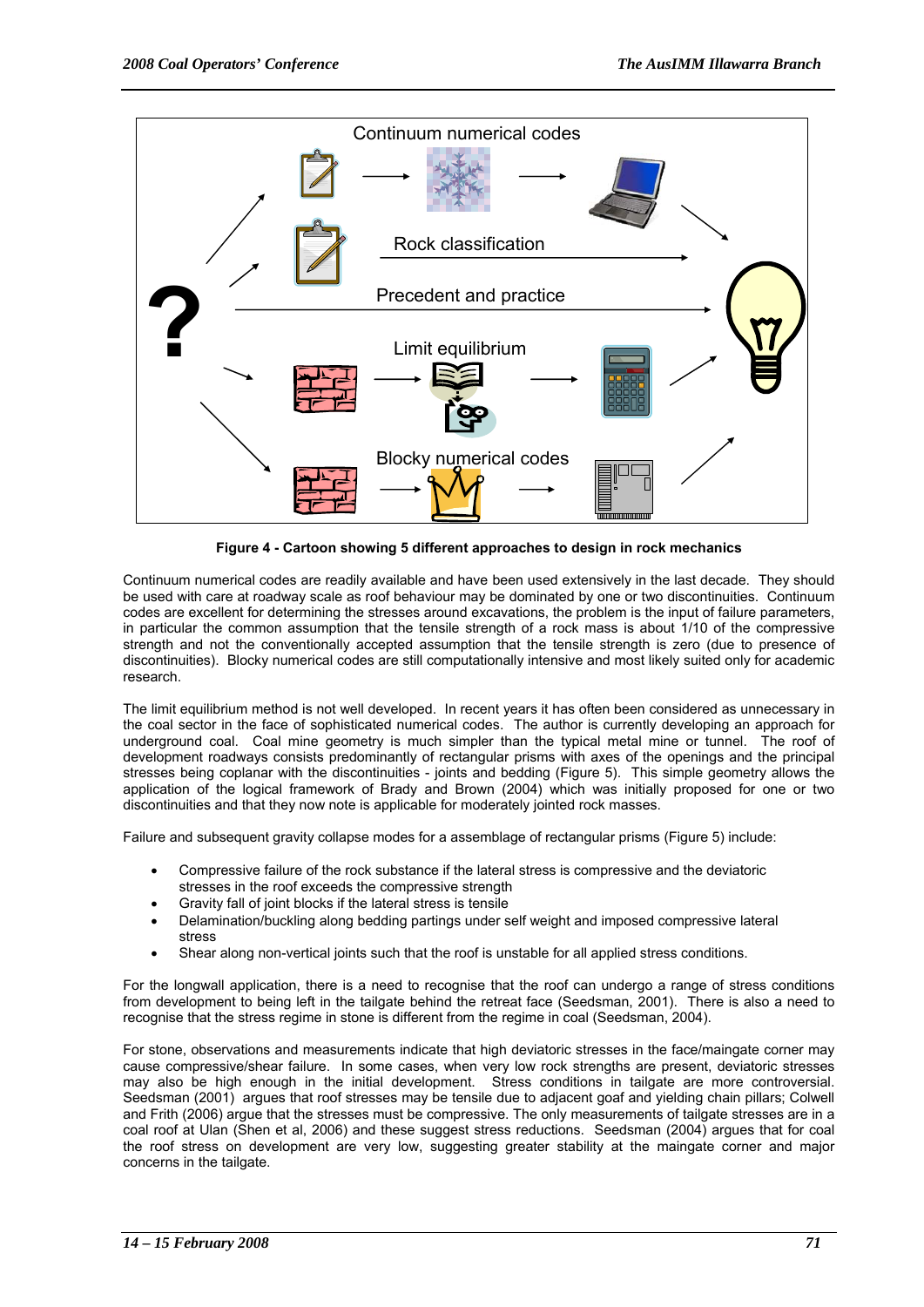

#### **Figure 5 - Collapse modes for coal mine roof**

The logical framework (Figure 6) starts with a test for the presence of angled surfaces which provide an intrinsically unstable geometry for all stress assumptions. The next test is for compressive failure which can be readily implemented by comparing the rock strength (either laboratory or sonic derived) with the vertical stress estimated from depth of cover. This vertical stress is a proxy to the deviatoric stress that is acting in a stone roof. From field observations, there is a possibility of the onset of compressive/shear failure concern if this ratio (referred to the roof strength index) is less than 3.5. The next check is for the possibly onset of tensile roof stresses. If the roof stress remain compressive, the support design proceeds based on the hazard of the presence of closely spaced bedding partings.

It is essential to recognise that designs in rock mechanics are predictions on which to base subsequent decisions and the formulation of risk management strategies. In the context of soils engineering, Lambe (1973) discussed how designs/predictions are limited by both the method used and the data available and that a balance is required (Figure 8) to maximise the accuracy of the prediction. It is considered that this observation certainly applies to rock engineering in 2008 (Figure 7).

#### **CONCLUSIONS**

Observation and monitoring are essential component to any engineering venture to demonstrate performance. But monitoring is not sufficient to assure performance. Acceptable performance comes from integrating monitoring into a geotechnical design process that recognizes the limitation of the observational method for retreating longwalls. The difficulty to adequately characterize the inputs necessary for analysis is not an excuse for failing to commit to improve the economic performance and reliability of the longwall method.

#### **ACKNOWLEDGEMENTS**

This paper is part of the ACARP funded project CL4029: "Anticipation of geotechnical hazards and planning the response –a tool box of techniques for roadway driveage" being conducted by the University of Wollongong and Seedsman Geotechnics Pty Ltd.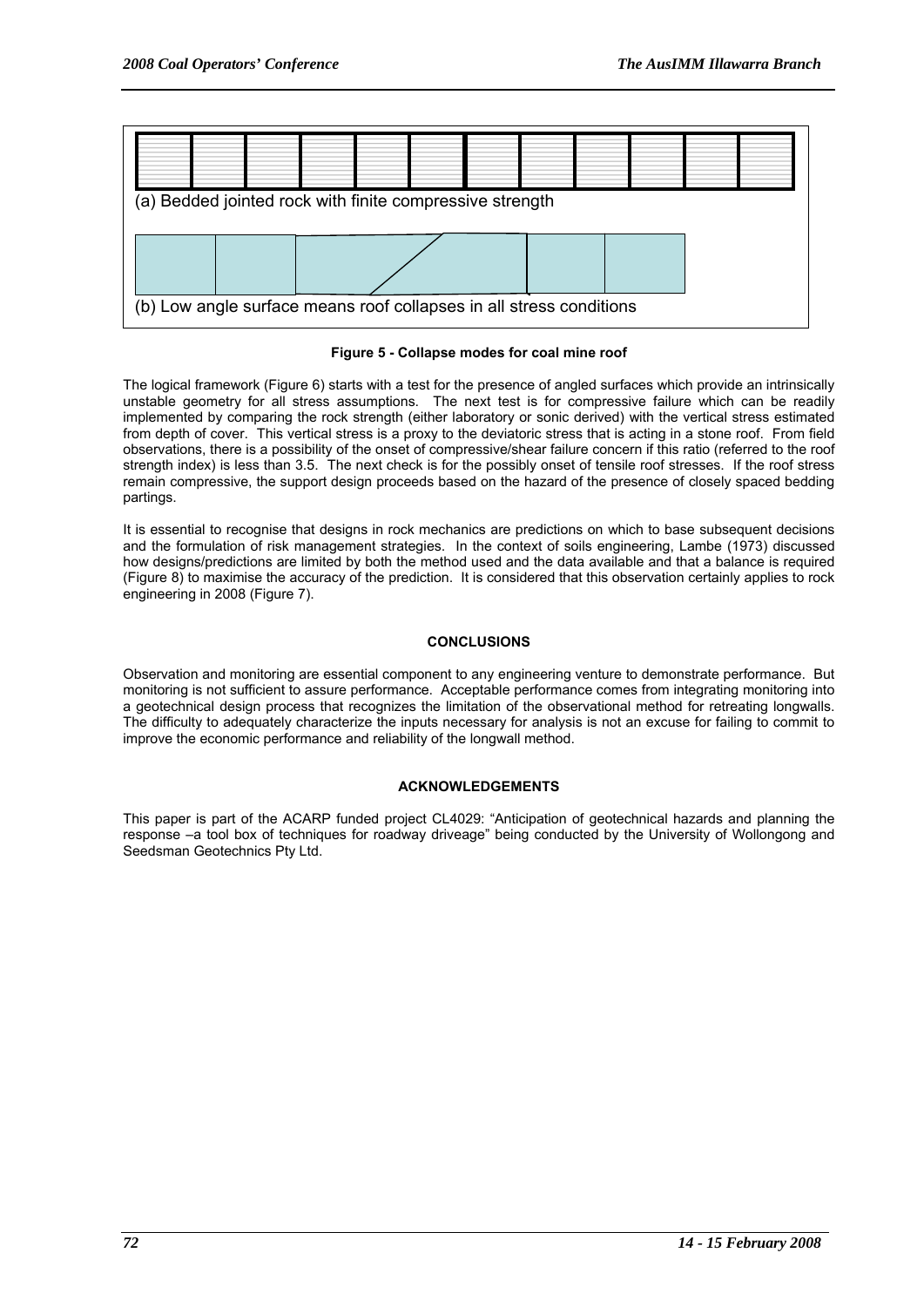

**Figure 6 - Logical framework for coal mine excavation design**